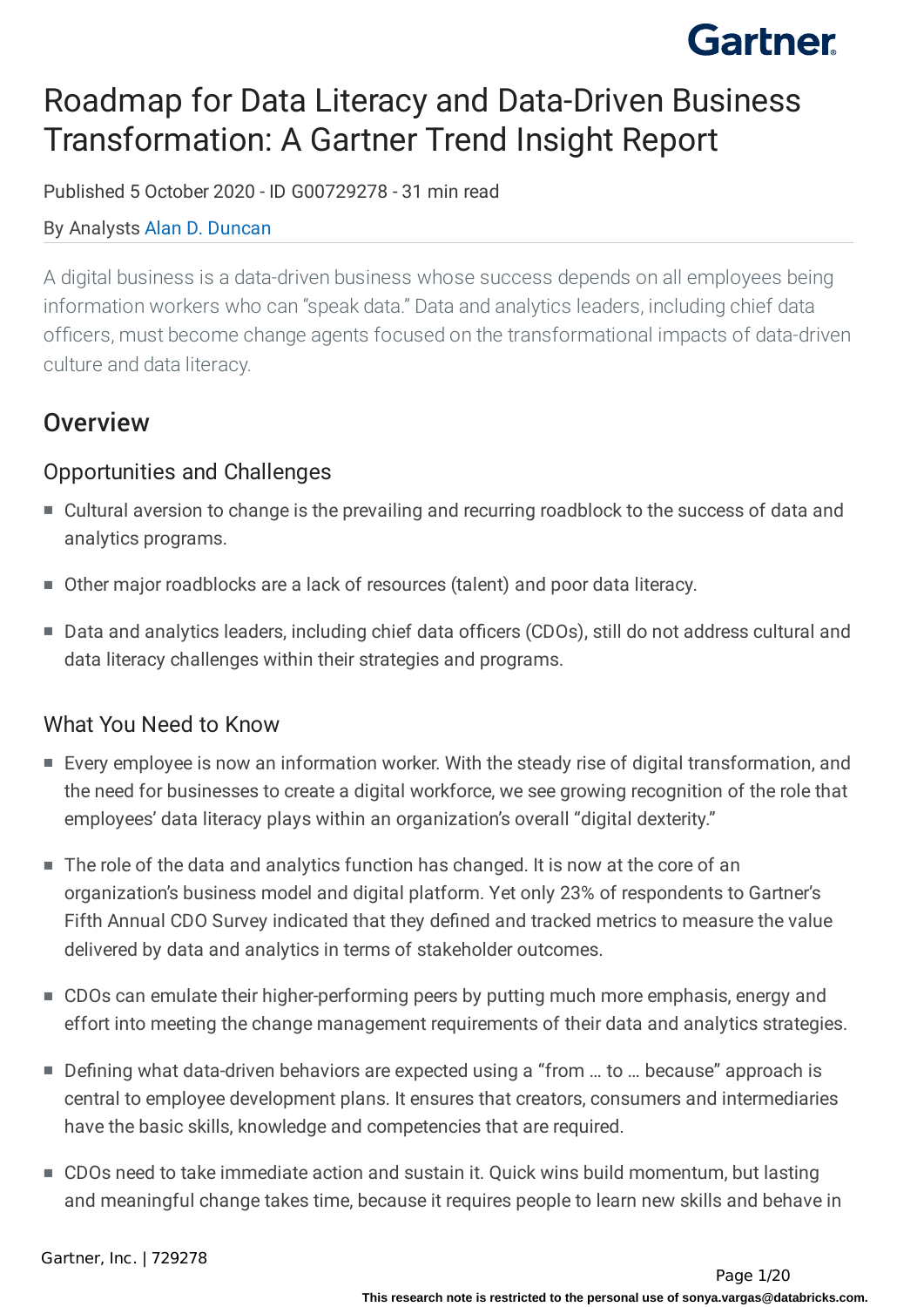

new ways.

## Strategic Planning Assumptions

By 2022, 90% of corporate strategies will explicitly mention information as a critical enterprise asset and analytics as an essential competency.

By 2023, data literacy will become an explicit and necessary driver of business value, demonstrated by its formal inclusion in over 80% of data and analytics strategies and change management programs.

## Insight From the Experts

Successful CDOs Lead Their Organizations Through Change



#### Alan D. [Duncan,](https://www.gartner.com/analyst/51402) VP Analyst

For each of the past three years, cultural challenges to the acceptance of change and poor data literacy have been among the top three obstacles to the success of data and analytics teams, according to respondents to Gartner's CDO Survey (for the latest, see Survey Analysis: Fifth Annual CDO Survey  $-$  Growth Must Continue in Order to Achieve Real Impact and Note 1). <sup>1</sup> Becoming a data-driven enterprise requires explicit and persistent organizational change management to achieve measurable business outcomes. Employees know their organization is serious about corporate cultural change only when they see their leaders changing their own behavior.

CDOs need to promote cultural change and orchestrate "leadership moments" in which they act as role models, exemplifying new cultural traits at critical points. Central to their success will be the ability to guide the workforce by addressing both data literacy ("skills") and data-driven culture ("will").

As long as they fail in this regard, they will continue to fall short in terms of delivering measurable business outcomes.

Best wishes,

Alan D. Duncan

## Executive Overview

#### Definition

Gartner defines *data literacy* as follows: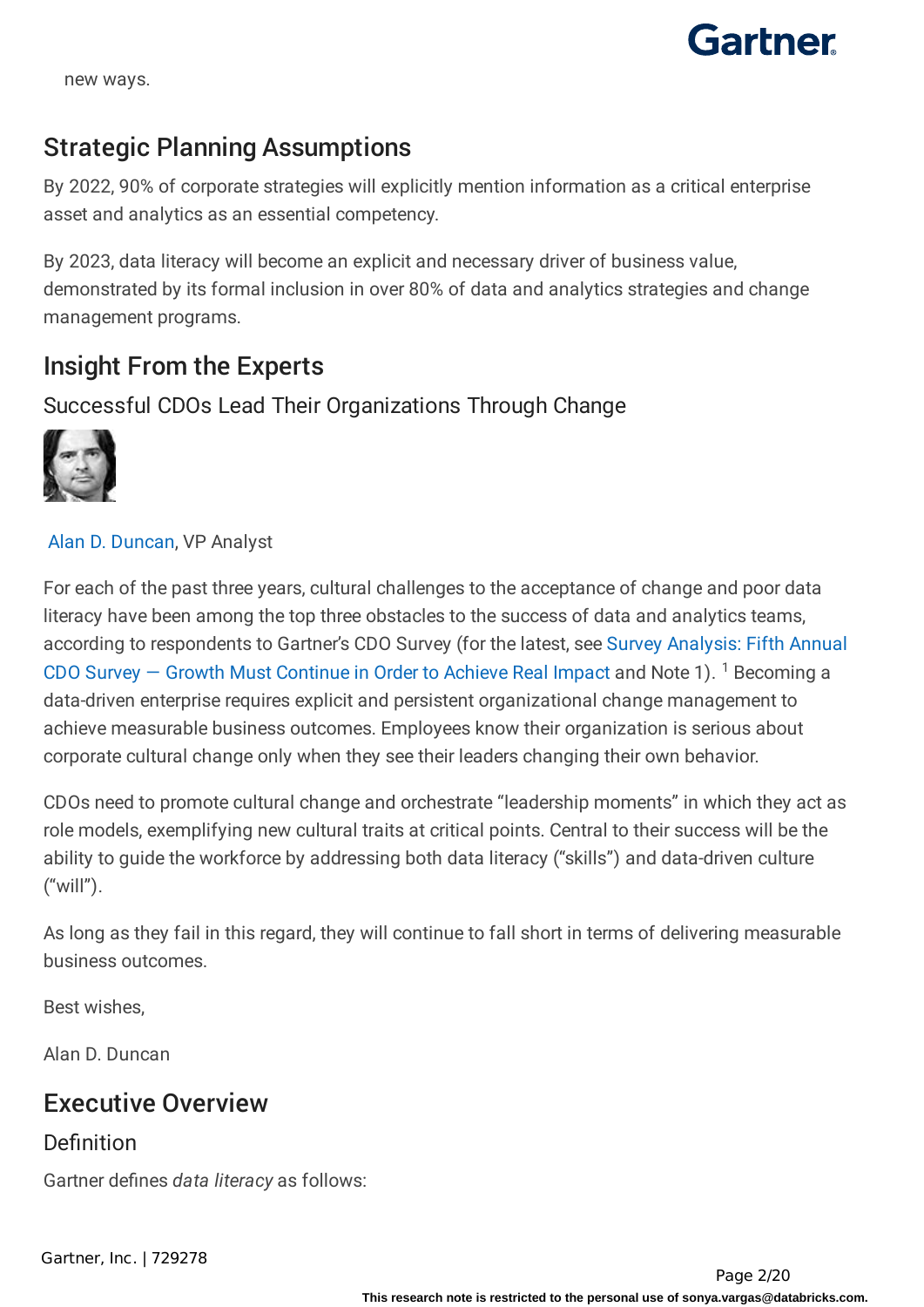"The ability to read, write and communicate data in context, including an understanding of data sources and constructs, analytical methods and techniques applied, and the ability to describe the use-case application and resulting value."

*— Gartner IT Glossary*

Data literacy is new business competency and a requirement for digital dexterity. Data and analytics are ever-more pervasive in all aspects of all businesses, in communities and even in our personal lives. The ability to communicate in the associated language  $-$  to be data literate  $-$  is increasingly important, if organizations are to succeed. As with all communication, data literacy is two-way — it involves writing and speaking, and reading and hearing. Whether explaining to the board how data and analytics are manifest in a company's use cases, explaining how to identify, access, integrate and manage internal and external datasets creatively, or describing advanced analytics techniques, data and analytics disciplines are the foundational capabilities driving the digital economy.

CDOs need to take immediate action on these factors and sustain it. The kind of lasting, meaningful change required will take time because people have to learn new skills and behavior. Rather than treating these requirements as constraints, CDOs can emulate their higher-performing peers by putting much more emphasis, energy and effort into the change management requirements of their data and analytics strategies. They must purposefully act as change agents, addressing both data literacy ("skills," also expressed as "aptitude") and data-driven culture ("will," alternatively expressed as "attitude").

Data and analytics leaders can use this collection of Gartner research to execute all stages of their enterprise's data-driven business transformation (see Figure 1).

#### Figure 1: Roadmap for Data-Driven Business Transformation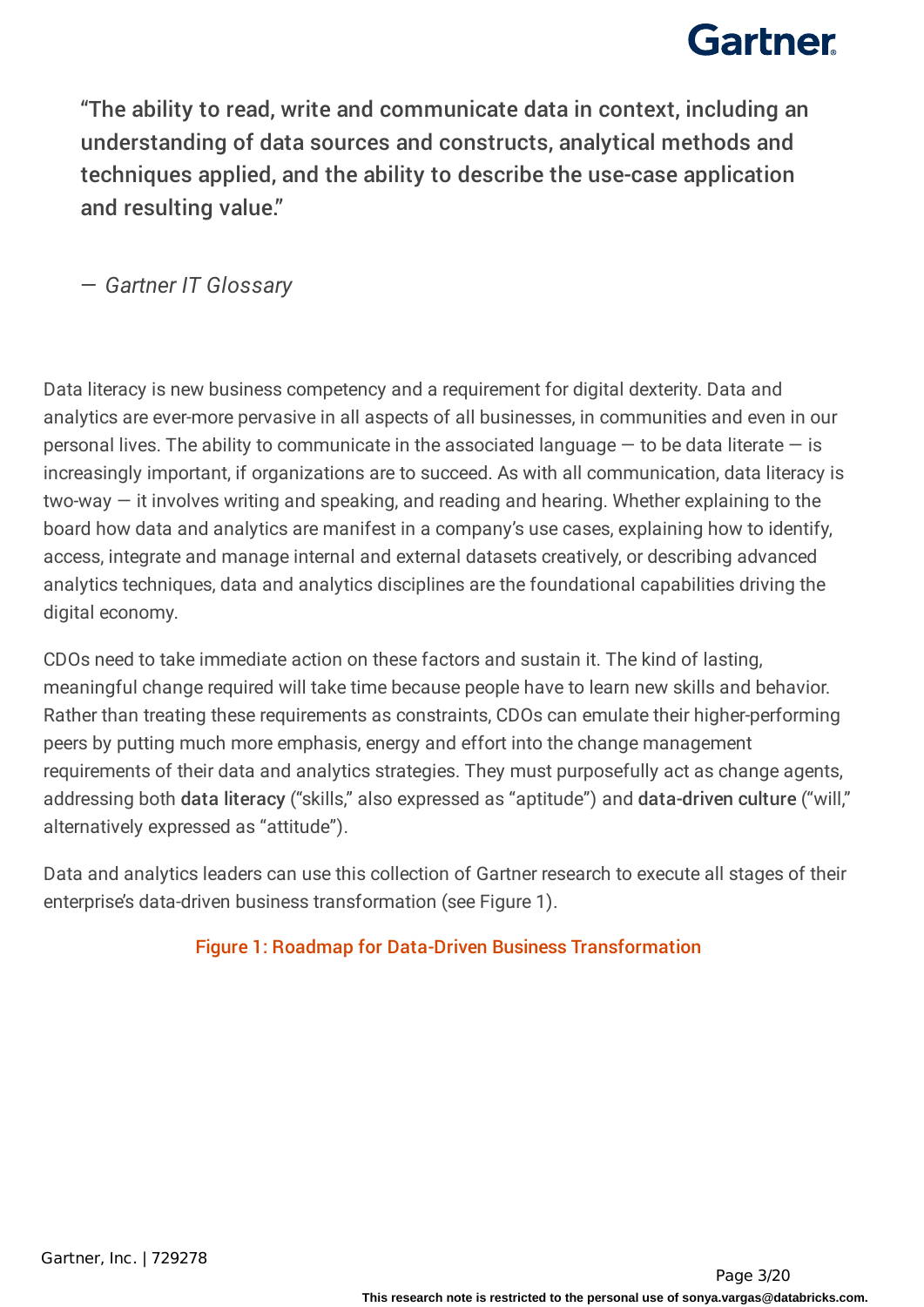#### **Roadmap for Data-Driven Business Transformation**



- Reward those who derive value from data.
- Build internal competitions and initiatives for new sources of value derived from data.

Source: Gartner 729278 C

- Bring in external speakers to continually fuel the fire for data literacy.
- Do not become "data obsessed"!

## Research Highlights

### 1. Selling the Value — Drive Organizational Awareness and Ideation

Although data and analytics leaders, such as CDOs, are able to identify that there is an inherent need for data-driven business decision making, linking this need to specific business benefits and outcomes can be difficult. Gartner's research suggests that CDOs are still struggling to articulate the rationale for investing in data and analytics solutions.  $^1$  This makes it challenging enough to define a business case for data and analytics that will receive executive approval, even without hiding behind vague statements about "better decision making." Data and analytics leaders must step up and start providing strong leadership for selling the measurable value of data and analytics to their stakeholders (see Figure 2).

#### Figure 2: Stakeholders and Their Typical Goals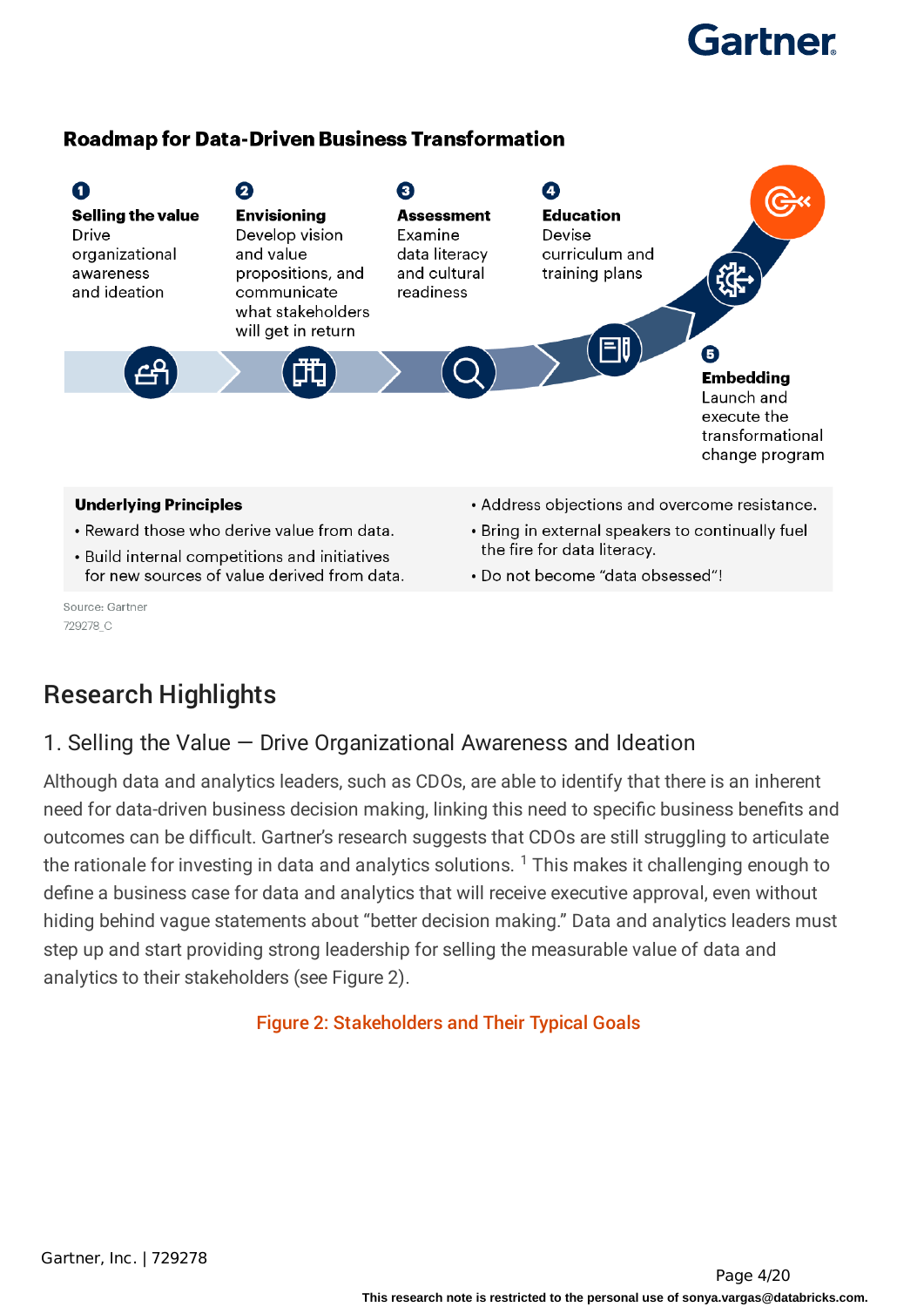

### **Stakeholders and Their Typical Goals**

Data and analytics leaders should:

- Take the lead in creating a narrative that sets a strong vision for the desired end state and business outcomes, particularly with respect to innovation opportunities that have not been identified by others.
- Be honest, resilient and courageous in calling out inhibitors that are preventing progress and identifying the actions necessary to remediate these blockers.
- Work with line-of-business leaders to trace measurable business outcomes back to supporting analytics output and underlying data.
- Address any complicating factors that could impede progress by taking into account stakeholders' change resistance, biases, and any legal or regulatory constraints.

#### Related Research

Data literacy enables data and analytics leaders, including CDOs, to implement a successful datadriven culture. Tool: Communicating the Need for Data Literacy Improvement is a resource tool that will help data and analytics leaders advance data literacy in their organization and drive measurable business outcomes.

Building a Data-Driven Enterprise is not just about encouraging the use of data in decision making. Data and analytics leaders must lead development of the appropriate competencies and align work to be consistent with their enterprise's ambitions for generating information value.

Getting buy-in is a consistent challenge for data and analytics leaders, such as CDOs. How CDOs Can Get Buy-In and Sell Data and Analytics to Stakeholders explains how to "sell" the overall vision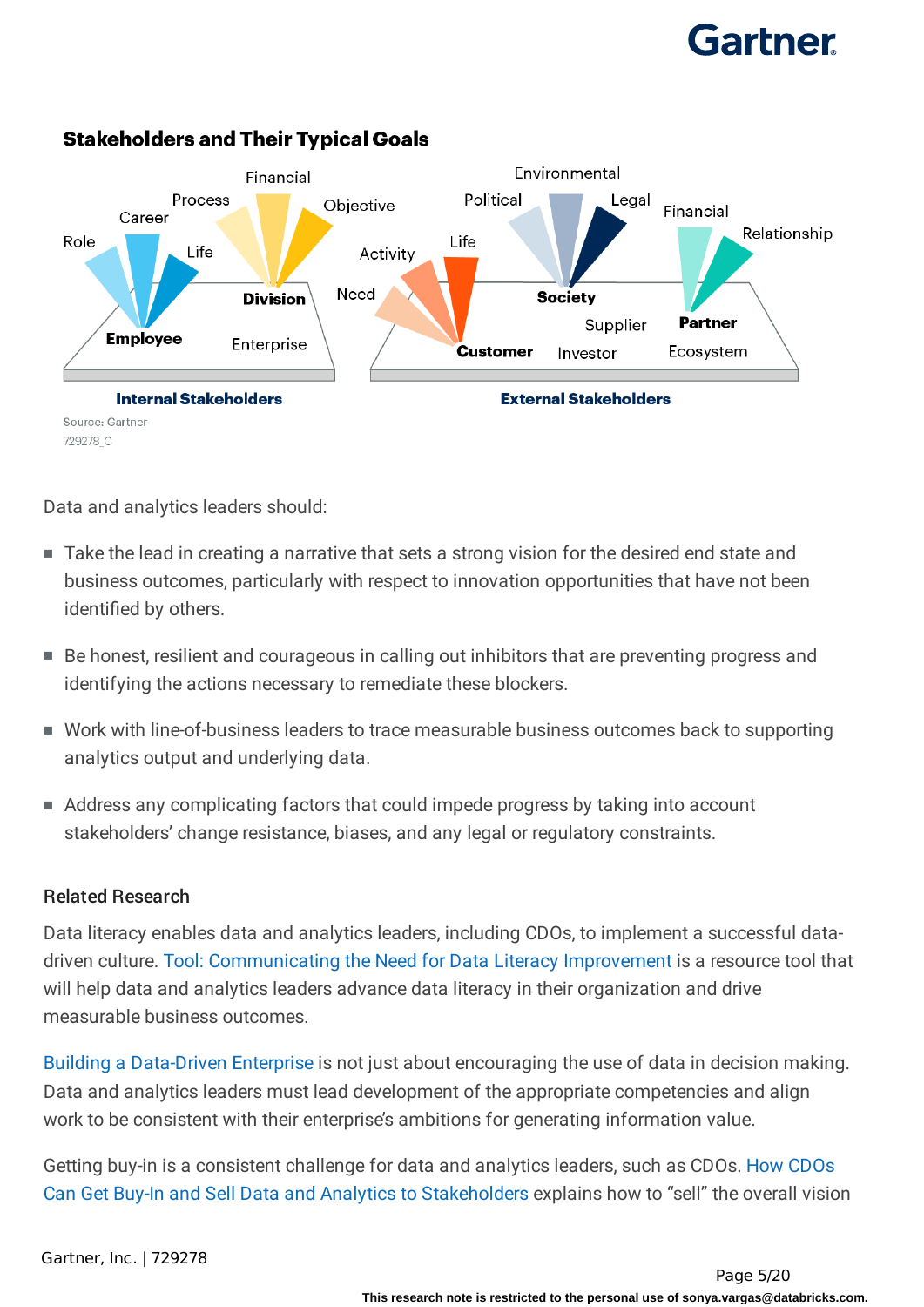and strategy for data and analytics and the measurable business benefits, while also overcoming any stakeholder objections and underlying change resistance challenges.

Data and analytics strategies are shifting from "how to create a successful initiative" to "how to use our capabilities to make the organization successful." As a result, data and analytics leaders, including CDOs, need to include stakeholder needs analysis as part of their strategy. See Tie Your Data and Analytics Initiatives to Stakeholders and Their Business Goals.

Data literacy enables data and analytics leaders to implement a successful data-driven culture. Tool: Enable Data Literacy Through Stakeholder Analysis and Linking to Business Outcomes is a resource tool that supports the fostering of improved data literacy through a practical technique for stakeholder analysis, definition of the requirements for data and analytics use cases, and linking of these to measurable business outcomes.

Data storytelling is about creating a shared vision and call to action through influential communication. How CDOs Can Use Data Storytelling to Engage and Influence Stakeholders explores how CDOs can apply deliberate techniques to their data stories in order to improve the influence and impact they have with stakeholders and drive business value.

Storytelling represents the most powerful tool that data and analytics leaders can use to increase commitment from IT and business stakeholders to their data science projects. How to Use Storytelling to Sell Your Data Science Projects outlines four of the most successful storyline patterns and provides scenarios to exemplify them.

Data quality improvement is not a one-time activity. 5 Steps to Build a Business Case for Continuous Data Quality Assurance shows data and analytics leaders how to plan for ongoing improvement and assurance in their data quality business case, if they wish to deliver sustainable value to their organization.

Widespread data literacy is becoming even more important as we enter the consumer era of analytics. Sports Analytics and the Power of Data Literacy When People Care About Metrics explains that using popular topics that are fun and entertaining, like sports, is an effective way for data and analytics leaders to increase data literacy, communicate the value of analytics and drive adoption.

## 2. Envisioning — Develop Vision and Value Propositions, and Communicate What Stakeholders Will Get in Return

A striking 82% of CEOs participating in Gartner's Annual CEO and Senior Business Executive Survey said they have a management initiative or digital transformation underway to make their respective companies more digital (versus 62% in 2018), with 77% planning to increase investment in digital capabilities.  $^2$  As a result, the role of the data and analytics function has changed. It is now at the core of an organization's business model and digital platform.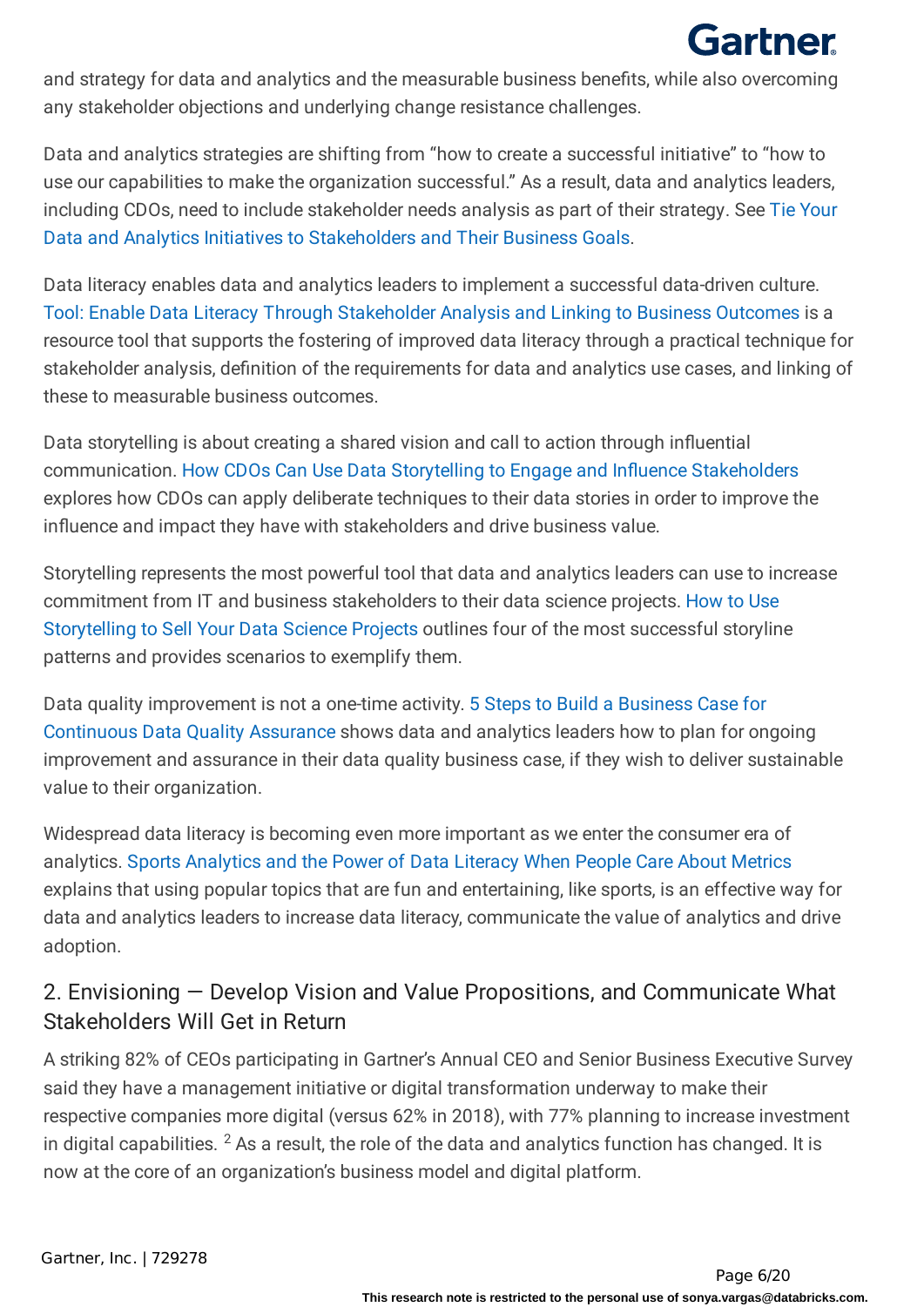The conventional approach to creating data and analytics strategy is based on a set of conditions that are rapidly becoming outdated and irrelevant in digital business. These outdated viewpoints are based on a number of false premises, including:

- Data and analytics cannot be the catalyst for business changes.
- Data and analytics are the preserve of a few specialists, rather than an organizational competency to be practiced by all.
- Data and analytics strategies do not reflect the organization's actions.
- Data and analytics capabilities only align with extant business strategies, rather than instigating them.

### (See Modernize Your Organization's Data and Analytics Strategy to Achieve Digital Business Success.)

However, many data and analytics strategies still do not connect with the business's goals or communicate any analysis of stakeholders' needs. Only 23% of respondents to Survey Analysis: Fifth Annual CDO Survey — Growth Must Continue in Order to Achieve Real Impact indicated that they defined and tracked metrics to measure the value delivered by data and analytics to stakeholder outcomes.<sup>1</sup>

Data and analytics leaders should:

- Work with a group of stakeholders that already has enthusiasm and appetite for data and analytics, and that recognize that improving data literacy is a necessary factor for success.
- Run the pilot in a business area where there is high likelihood of achieving measurable business outcomes.
- Incorporate a general ongoing high-level awareness campaign to raise overall basic understanding of the importance and value of data throughout the organization.
- Balance quick-win success with developing capabilities to support longer-term goals. Broaden out from lessons learned in initial pilot scenarios to establish a *modus operandi* for consistent, repeatable expectations and a delivery approach for data and analytics success.

#### Related Research

Data and analytics leaders, it's time to up your game! Dare to Dream! Give Your Data and Analytics Programs a Mission to Transform Business and Improve the World will help you ensure that your ambitions keep up with the growing potential of data and analytics programs by crafting a bold, inspiring mission statement, and then building programs that deliver indisputable value.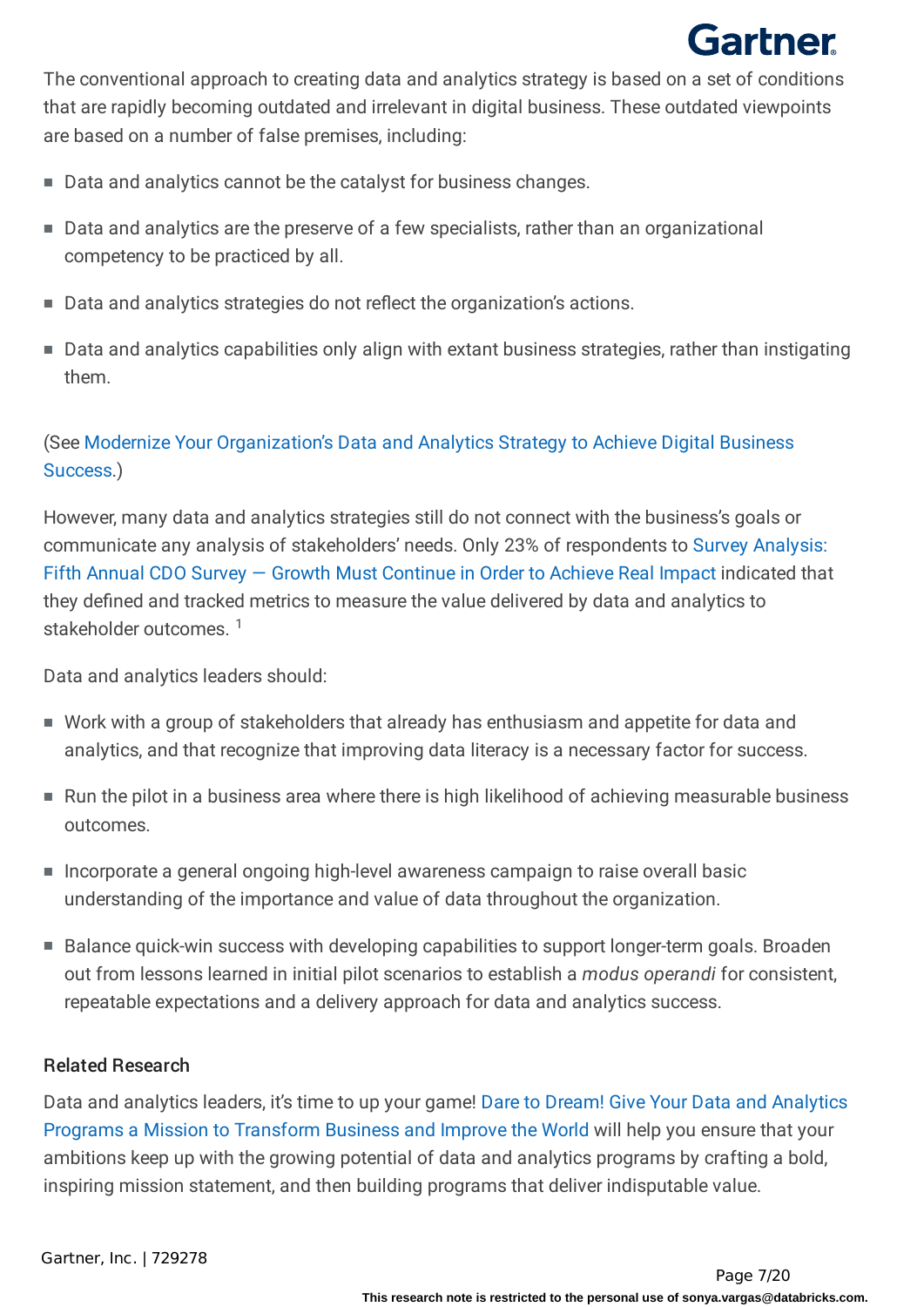As a data and analytics leader, you need to Complete Your Data and Analytics Strategy With a Clear Value Proposition. To help drive business value and innovation, ensure all stakeholders agree where data and analytics is a utility, a business enabler or a business driver.

To deliver measurable business value, data and analytics leaders, such as CDOs, must engage a diverse set of stakeholders. The top priorities are to foster data literacy, nurture a data-driven culture and ensure that data and analytics initiatives lead to deliberate and measurable action, as explored in How CDOs Engage With Their Stakeholders to Foster Data Literacy and Deliver Measurable Business Value.

One of the most pressing issues facing data and analytics leaders is how to optimize business value from data and analytics investments. Gartner's new Risk Opportunity Appetite Return (ROAR) model provides a systematic approach that enables data and analytics leaders to align investments with business priorities, assess their true business value and guide investment decisions. See How to Optimize Business Value From Data and Analytics Investments … Finally and the associated Toolkit: How to Optimize Business Value From Data and Analytics Investments … Finally.

Change means needing to maximize data access and knowledge sharing, but this is difficult when working in silos is the cultural norm. Changing Behaviors: From Working in Silos to Working. Collaboratively requires that leaders specify what that means, getting started through conversation and action, and measuring change.

Traditional change management is insufficient in a digital era of uncertainty and constant change. Today's environment demands change leaders who can build sustainable digital environments to enable growth. See Use the ESCAPE Model to Develop Change Leadership.

Tool: A Living Library of Real-World Data and Analytics Use Cases outlines business-valuegenerating data and analytics use cases from real organizations. Data and analytics leaders should use these examples as inspiration for data and analytics innovation within their own organization.

Know your customer! Data and analytics leaders can use Library: Examples of How Data and Analytics Is Used Across the Enterprise (Domain Data and Analytics) to understand how their business partners think about data and analytics. This third quarter of 2020 update includes over 100 new pieces of content.

Data and analytics leaders striving to extract value from enterprise data face a blinding array of choices. Continuously Market-Tested Data & Analytics Strategy (UrbanShopping\*) explains how one vendor's approach to a data and analytics strategy led it to create a data and analytics sandbox that enabled rapid market testing of new data products and solutions and drove substantial ROI.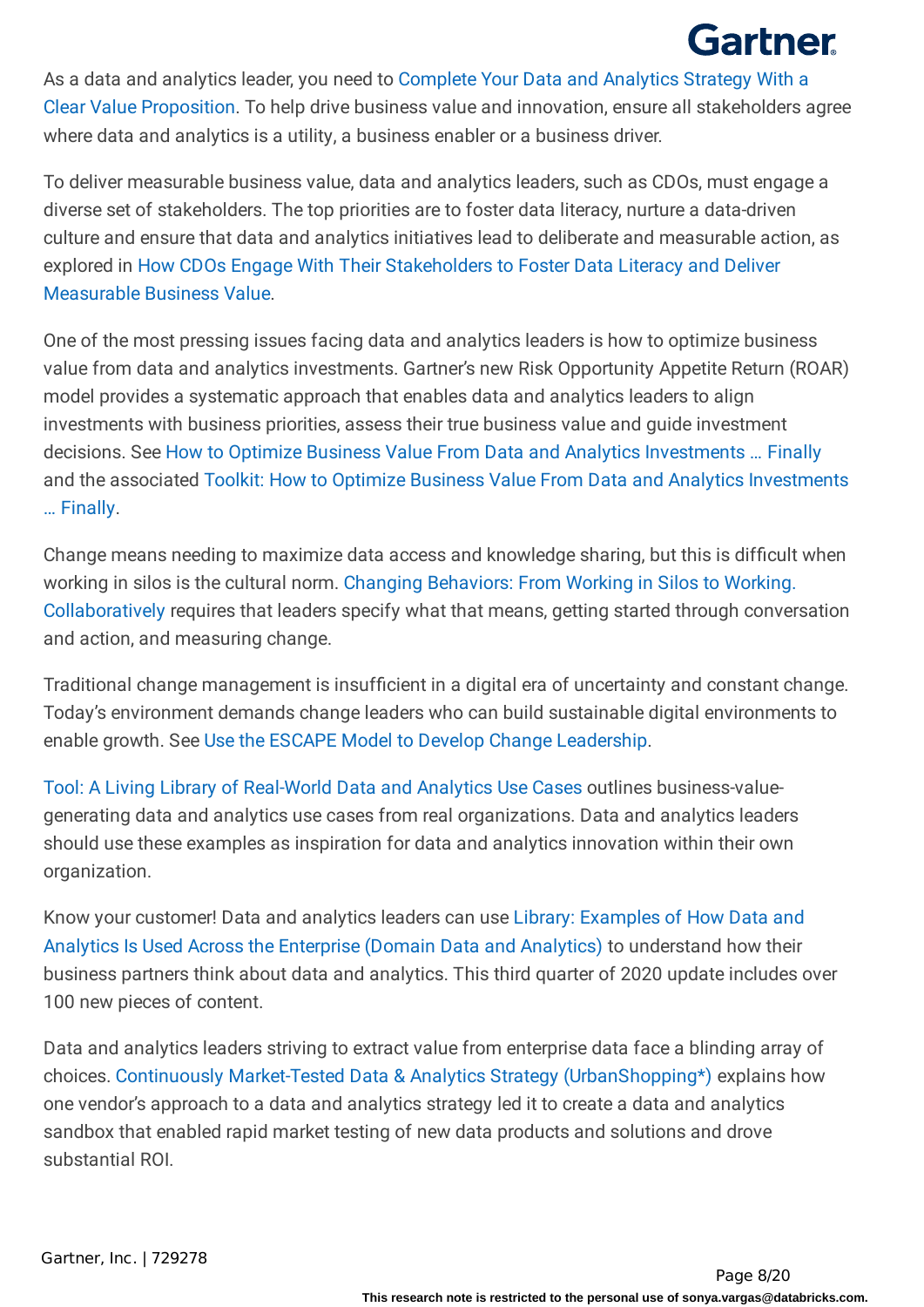Analytics Prioritization Principles (Gap Inc.) shows how Gap Inc.'s workforce analytics team established enterprisewide analytics priorities to better fulfill diverse data demands from the business. Gap Inc.'s approach helps data and analytics leaders understand how to drive business value by learning and meeting their business users' data and analytics needs.

Building an advanced analytics center of excellence can be a daunting undertaking for many finance leaders. Finance Advance Analytics COE Strategy (American Tire Distributors) explains how to create a vision and a strategy for an advanced analytics center-of-excellence implementation in finance.

### 3. Assessment — Examine Data Literacy and Cultural Readiness

Assessing the data literacy of the workforce — whether it be creators, consumers or intermediaries  $-$  is a critical step to ensuring your organization is enabled with the necessary skills, knowledge and competencies. Taking a baseline of current skills will help you to meet both current and future requirements of digital business and even broader society.

Data and analytics leaders should:

- Consider people's current learning levels, competencies and desire to participate when inducting them into training.
- Work in partnership with human resources (HR) and line-of-business leaders to identify the various job roles and personas within their organization that require a given level of data literacy, and then define the learning goals and outcomes required by each role.
- Map the required levels of data literacy training in the relevant topics and competencies to each job role or persona (a retail sales clerk, for example, would need a different training plan from a supply chain performance improvement manager). Of course, not every job role will need to learn about every topic, and many job roles may only need to gain a basic level of knowledge for a few key topics.
- Collaborate with HR and line-of-business leaders to assess skills and training requirements, design upskilling roadmaps, create a curriculum and determine training performance metrics.

#### Related Research

Data literacy enables data and analytics leaders, including CDOs, to implement a successful datadriven culture. Toolkit: Data Literacy Organizational Assessment assesses an organization's overall data literacy, providing input to overall data literacy awareness and content planning. By contrast, Toolkit: Data Literacy Individual Assessment assesses individuals' data literacy, providing input to their professional development planning.

Change initiatives often fail because employees don't know how they must change their behavior or why, and inconsistent messaging creates distrust and causes change resistance. CDOs can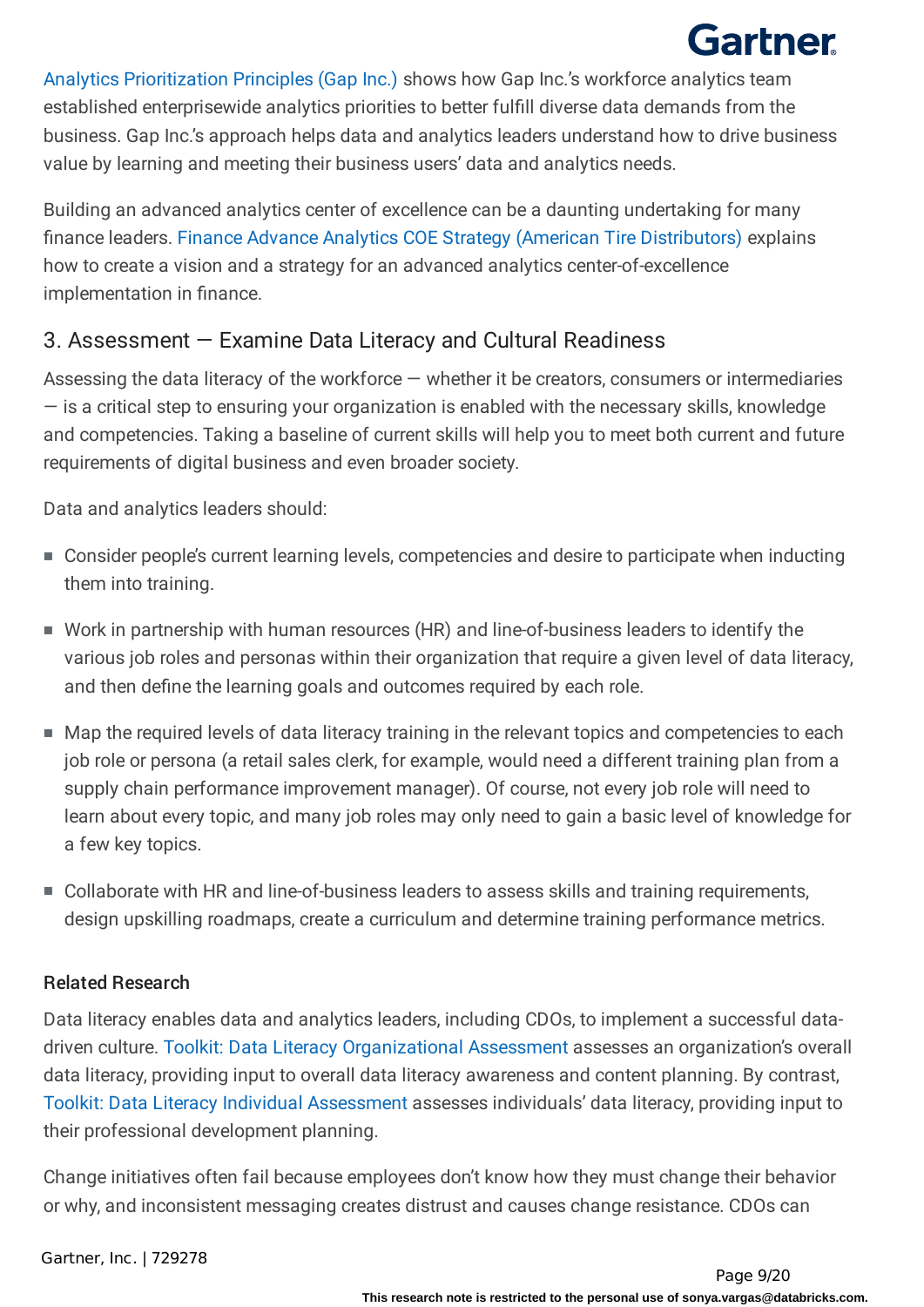

maximize the chance of successful initiatives if they Start Organizational Change With a From/To/Because Model.

IT Score for Data & Analytics shows how organizations are improving key objectives of the data and analytics function. The new model better enables data and analytics leaders to assess their maturity in areas such as governance, data integration and management, and analytic content creation.

Data and analytics leaders often cannot focus on high-value projects due to demand for lowerlevel data products. Capability-Driven Data Use Expectations (Bunge) explains how Bunge's audit team used self-assessments to standardize requests to the data office, improving the audit team's own data literacy and increasing data specialists' bandwidth.

Data and analytics talent is infamously expensive and hard to find. In Capability-Based Data and Analytics Talent (Stats NZ), data and analytics leaders can learn how Stats NZ attracts the right talent and develops flexible internal talent pools by prioritizing core capabilities in its recruiting, rather than technical skills alone.

Advanced analytics talent is scarce and in high demand, with potential candidates fielding competitive offers from multiple organizations. Case Study: Startup-Inspired Advanced Analytics Branding (American Tire Distributors) illustrates how to better attract and retain this talent by emulating the workplace brand characteristics of a startup for its advanced analytics team.

### 4. Education — Devise Curriculum and Training Plans

With the steady rise of digital transformation, and the need for businesses to create a digital workforce, we now see recognition of the role that the data literacy of employees plays within overall digital dexterity. Simply put, every employee is an information worker. Digital skills are critical, including an understanding of the application of sensors, robots, digital twins, mobile technologies, the cloud and seamless collaboration. However, there is a fundamental element that flows through all of these  $-$  data. The need to understand how insight can be derived from data through analytics and artificial intelligence (AI) is foundational to how every employee engages in a modern digital business (see Figure 3).

#### Figure 3. Data Literacy Capabilities and Competencies



#### **Data Literacy Capabilities & Competencies**

Gartner, Inc. | 729278

Page 10/20

**This research note is restricted to the personal use of sonya.vargas@databricks.com.**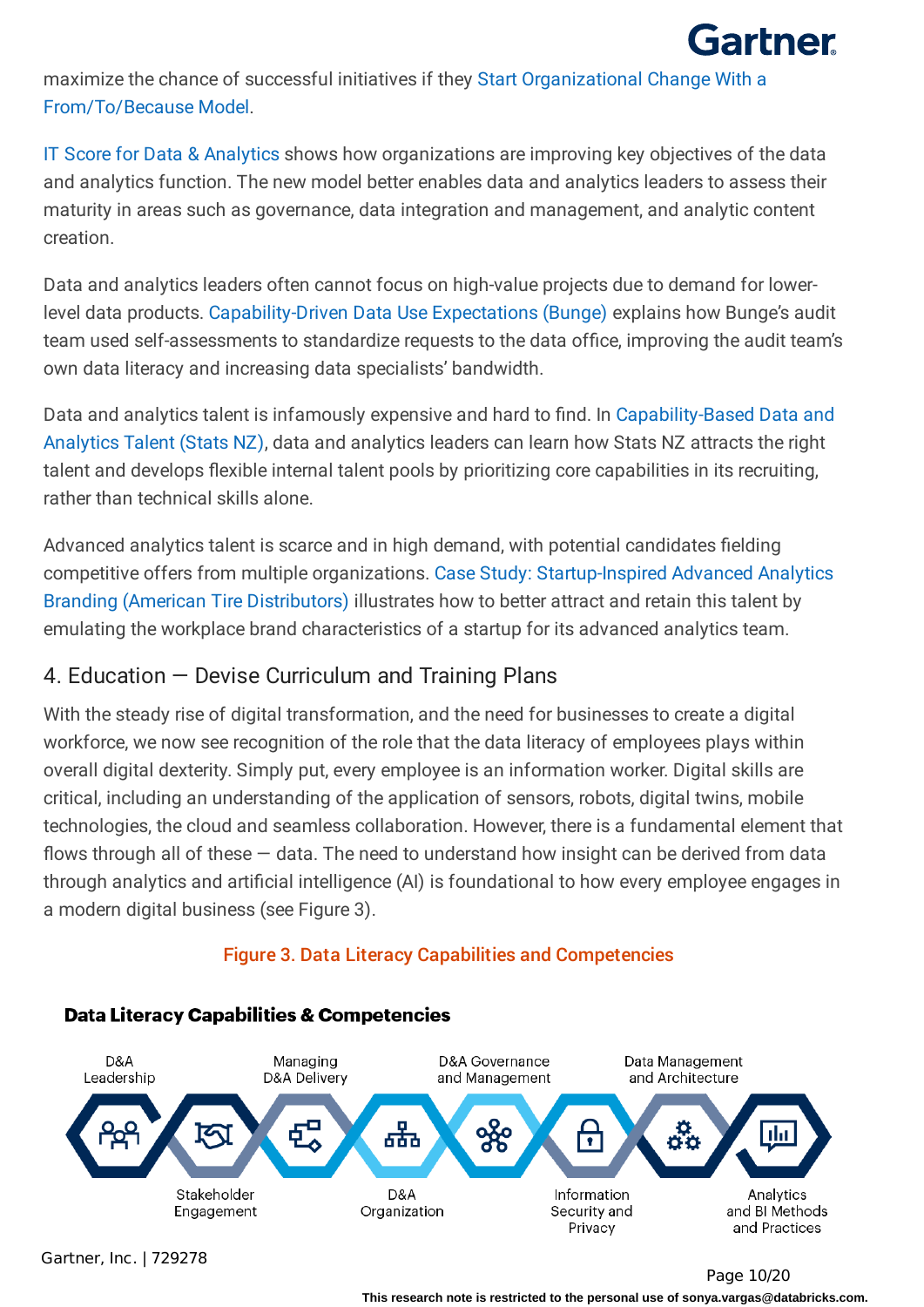Source: Gartner 725015\_C

# Gartner

Data and analytics leaders should:

- Go beyond vendor product training to focus on people's roles. Use a mix of training delivery methods by considering the times, locations, roles and skills differences to improve overall learning effectiveness and experiences for new analytics capabilities.
- Collaborate with HR and business leaders to develop analytics training programs by assessing skills and training requirements, designing upskilling roadmaps, and determining training performance metrics.
- Design analytics training programs and embed on-the-job learning experiences based on the change readiness of users and their ability to improve data and analytics competency over time, and as their skills and needs evolve.
- Assemble the curriculum into modules for each area of study appropriate to various delivery methods. Examples would be modules for self-learning, reading, online computer-based training, informal lunch-and-learn sessions, classroom-based learning, and/or on-the-job coaching. This may also involve more formal and certified education in partnership with a training provider or higher education institution.

#### Related Research

A well-designed and adaptive data and analytics training program is vital to improve data literacy. How to Design an Effective Data and Analytics Training Program to Improve Data Literacy explains how data and analytics leaders can modernize their training programs to include a mixed portfolio of training approaches, and leverage adjacent competencies as a foundation to drive the highest business value.

The increasingly pervasive nature of data makes it crucial for all employees to learn to "speak data." Toolkit: Curriculum for Data Literacy Training Programs outlines practical advice for data and analytics leaders to plan their data literacy training programs as key enablers of successful data and analytics strategies.

Constant learning is key to this "fast-forward" digital era. CIOs concerned with talent development and talent scarcity can fulfill future needs for skills and competencies by turning upskilling and reskilling into rewarding experiences. To achieve this, see Create an Environment That Makes Learning a Rewarding Experience for Individuals.

Data Literacy Providers Will Accelerate the Time to Value for Data-Driven Enterprises explains how support from third parties can accelerate the success of data literacy training programs and offer new delivery models and platforms. Data and analytics leaders should select from a portfolio of commercial and academic providers both for their current expertise and their emerging capabilities.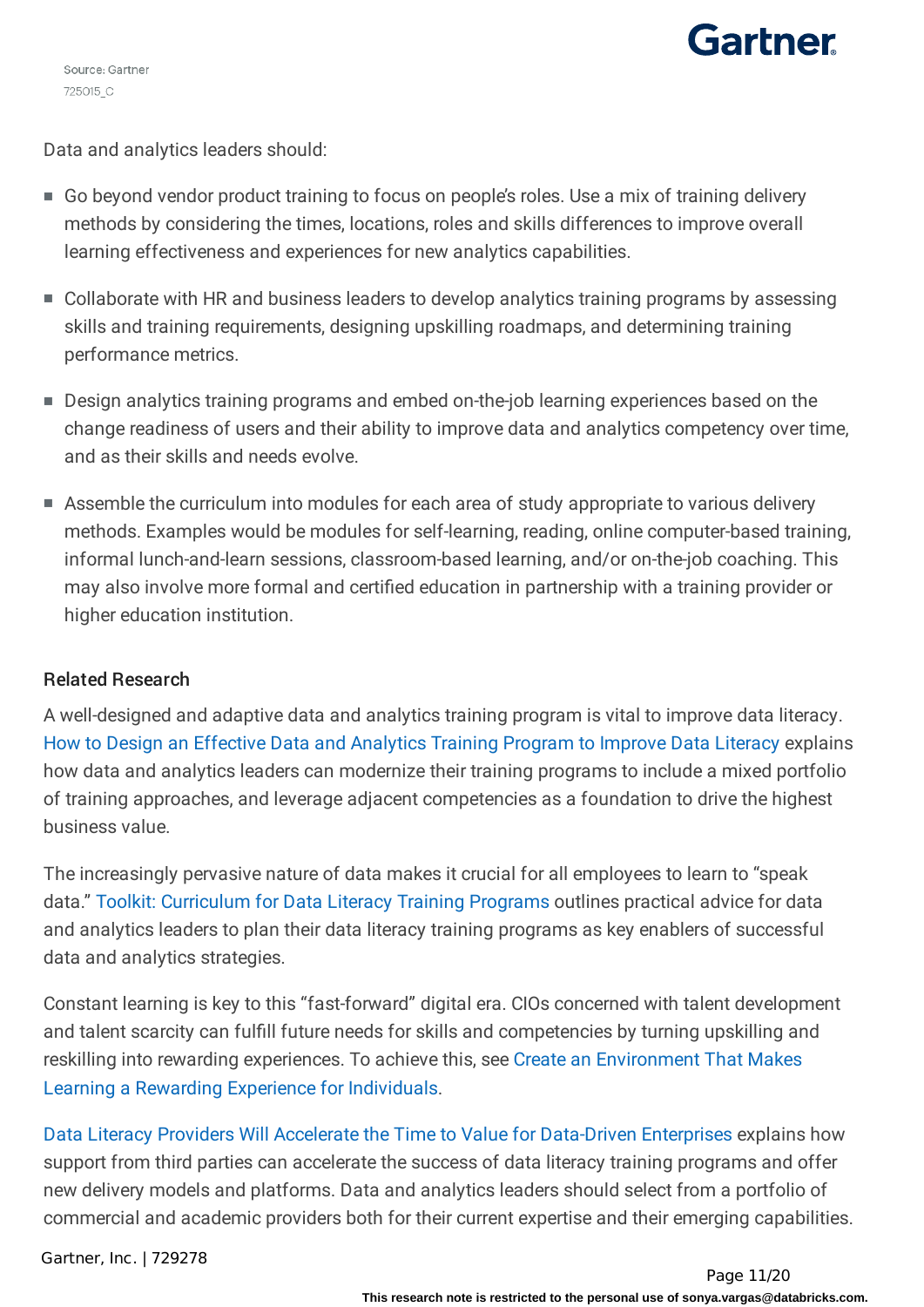Improved data literacy is crucial to achieving digital business success. Data and analytics leaders must incorporate data-centric facilitation practices if they are to unlock the value of their enterprise information assets, following the guidance provided in Data-Centric Facilitators Are Crucial for Enabling Data Literacy in Digital Business.

Essential Skills for Citizen Data Scientists shows how data and analytics technical professionals can cultivate citizen data scientists by focusing on 19 essential skills, such as business subject matter expertise, advanced data literacy and machine learning (ML) model development.

Tiffany & Co. takes a multipronged approach to design training offerings that support knowledge workers across the tool life cycle and focus on conducting analysis. Information Training Portfolio (Tiffany & Co.) will help you develop knowledge worker analytic skills, design an analytics training portfolio that provides ongoing support to knowledge workers, and provide a portfolio of training offerings for support across the tool life cycle.

Communication between data science teams and business partners is difficult. Machine Learning Literacy for Business Partners Implementation Tool (Micron) reveals how Micron Technology taught its business partners the potential and limitations of ML. It complements a best-practice case study, Machine Learning Literacy for Business Partners (Micron).

Data and analytics leaders regularly highlight insufficient talent resources as a barrier to meeting the growing demand for advanced analytics and data products. Data and Analytics Talent Library gathers in one place over 50 (as of the second quarter of 2020) of the tools and insights developed by Gartner's data and analytics researchers on sourcing, staffing, organizing, and developing highperforming data and analytics teams, from organizational models to job descriptions and hiring guides. This resource will be updated regularly.

### 5. Embedding — Launch and Execute the Transformational Change Program

CDOs must address these cultural and data literacy challenges within their strategies and delivery programs. If they do not do so, they will continue to fall short in terms of delivering measurable business outcomes. Common contributors to shortfalls, according to Gartner clients, include:

- The CDO having not been in the role long enough to effect change.
- Line of business (LOB) managers and staff having been in their positions for a long time and not responding well to change.
- Data being seen as the responsibility of the IT function.
- There being no understanding of how change will benefit individuals.
- There being a lack of demand for data within business units.
- The link between data and business outcomes being missing or insufficiently explained.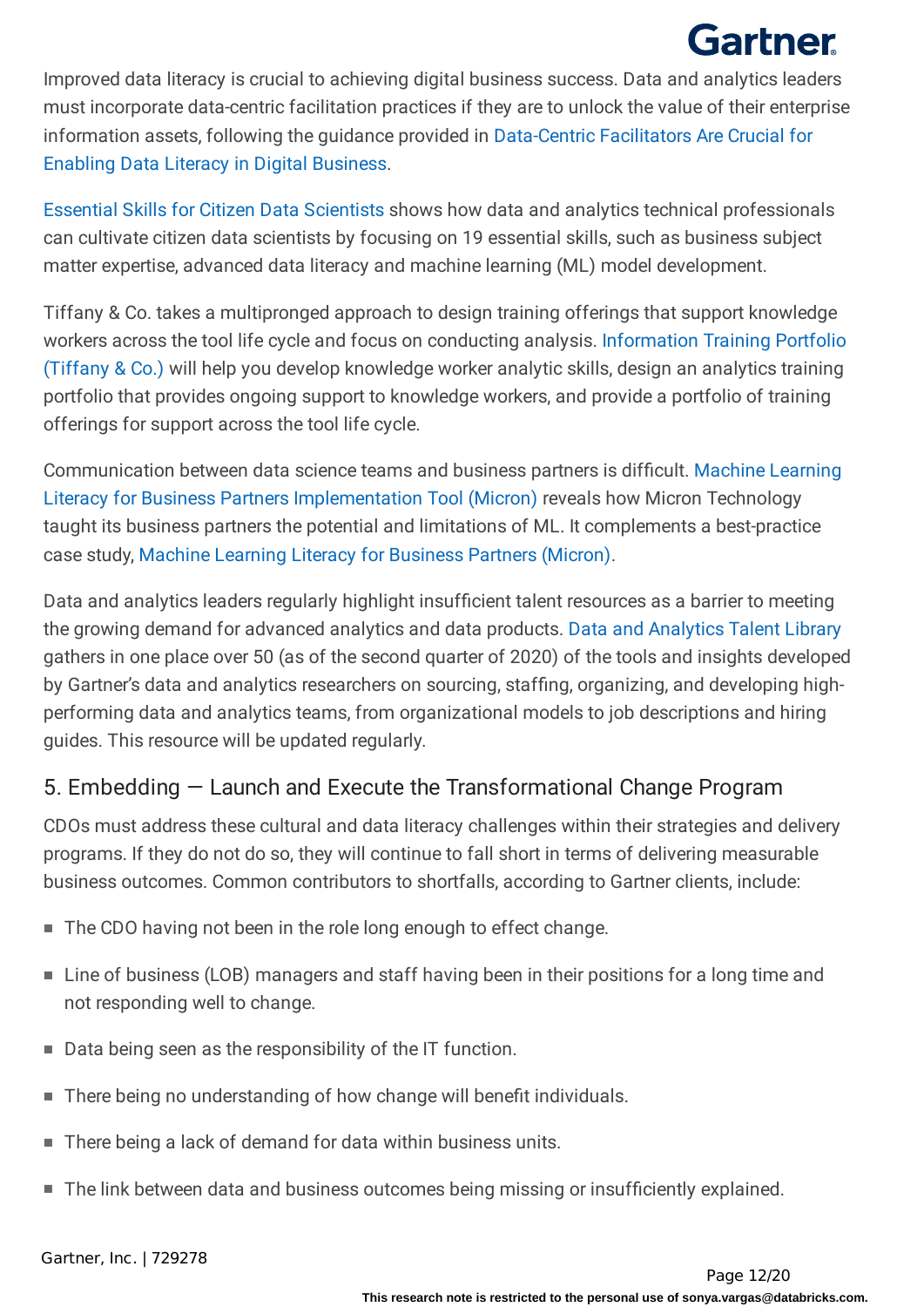To mitigate these factors, CDOs need to take immediate action and sustain it. Quick wins and basic changes to address immediate pain points certainly build momentum and help recruit a "coalition of the willing." But lasting, meaningful change takes time, because it requires the changing of mindsets and behaviors, the learning and practicing of new skills, coordination and discipline, as well as the incentivizing of people to participate. Rather than treating these factors as constraints, CDOs can emulate their higher-performing peers by putting much more emphasis, energy and effort into the change management requirements for their data and analytics strategies (see Figure 4).

Figure 4. Data and Analytics Change Management Communication and Engagement Styles



Data and Analytics Change Management Communication and Engagement Styles

Data and analytics leaders should:

- Monitor the results of improved data literacy within the workforce by using data literacy assessments and measuring associated improvements to data-driven business outcomes.
- Leverage quick wins to incentivize staff to use data in their interactions. Using workers' stated pain points as stimuli can get them to identify the changes necessary to address those pain points.
- Match the pace of change to the readiness of the stakeholders. An often-ignored but vital aspect of change is that individuals change at different speeds. The vast majority of change programs assume that change will happen at the same time and the same speed for everyone involved. Even when your employees start from the same position at the beginning of your change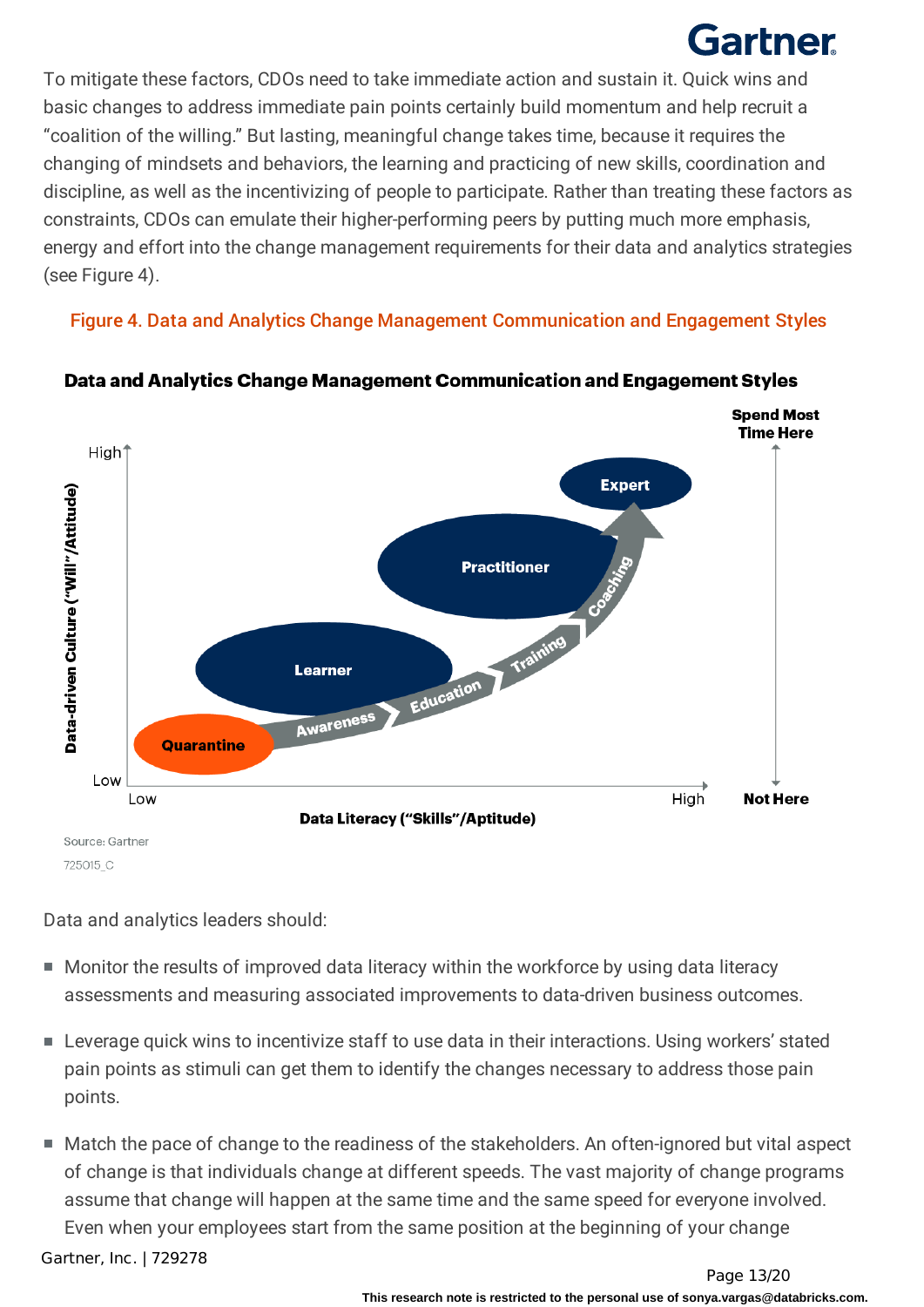

program, some employees will eagerly embrace change and take the initiative, while others will fall behind or even be reluctant to start.

■ Augment their capability to develop and deliver the program content by leveraging additional third-party resources, organizations and educational institutions that offer solutions, services and courses of study related to data literacy and data-driven business.

#### Related Research

Becoming a data-driven enterprise requires explicit and persistent organizational change management to achieve measurable business outcomes. Accordingly, Chief Data Officers Must Address both "Skill" and "Will" to Deliver Data-Driven Business Change.

Building a data-driven enterprise is not a matter of encouraging the use of data in decision making. Data and analytics leaders must lead development of the appropriate competencies and align work to be consistent with their enterprise's ambitions for generating information value. For more details, see Build a Data-Driven Enterprise.

10 Ways CDOs Can Succeed in Forging a Data-Driven Organization examines 10 common issues that, if ignored or minimized, can undermine effectiveness. Applying these best practices will improve the likelihood of success for the CDO role and for critical information initiatives.

A common language is needed to connect data value with business outcomes. Data and analytics leaders should use Toolkit: How to Use the Gartner Data and Analytics Glossary to Boost Your Data Literacy to improve data literacy and lead change in order to harness market opportunities and drive business benefits.

Culture is the most frequently mentioned obstacle to scaling digital business in Gartner surveys. Leaders find culture hard to change because they lack a methodology and some behaviors feel intractable. Follow three steps to diagnose and change stubborn behaviors using Gartner's Culture PRISM to Change Culture.

Unexpected opposition and weak support often lead to the failure of data and analytics programs. How Data and Analytics Leaders Can Overcome Resistance by Turning Saboteurs Into Allies explains how data and analytics leaders can improve the likelihood of success through better stakeholder engagement with deeper insight into human behavior and motivation.

Unexpected opposition and weak support often lead to the failure of data and analytics strategies. How Data and Analytics Leaders Must Address Emotional Impacts to Foster a Data-Driven Culture shows how data and analytics leaders can improve their likelihood of success by better understanding the behavior and resistance motivations of key stakeholders, and thus open the door to a data-driven culture.

To create a data-driven culture, data and analytics leaders such as CDOs need to work at both the strategic and the tactical level. "Culture hacking" is a method that they can use to make a series of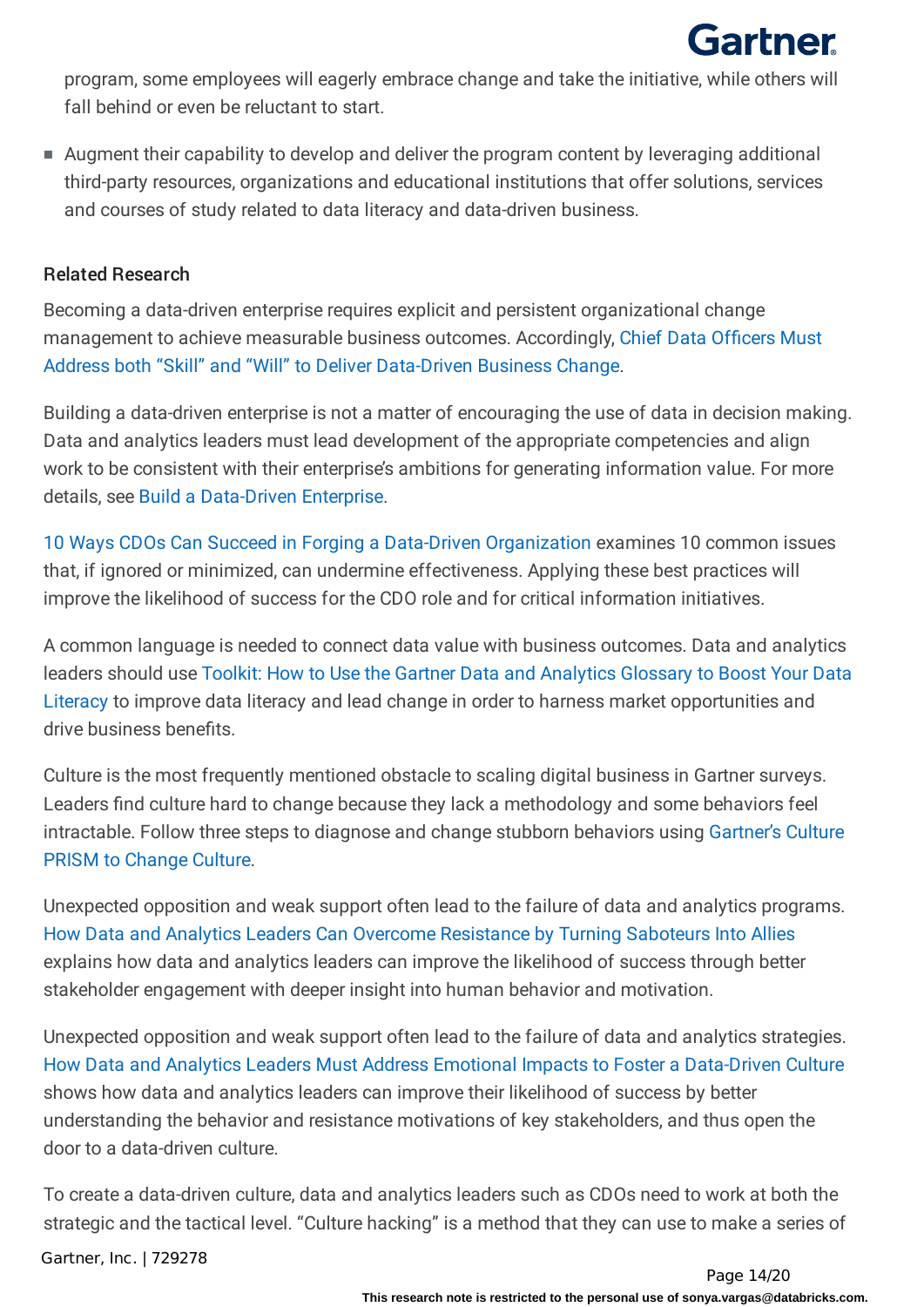

immediate small changes in support of a larger transformation, as explored in CDO Success Factors: Culture Hacks to Create a Data-Driven Enterprise.

Launching a new data and analytics initiative can be difficult at the best of times. It is particularly hard when stakeholders are reluctant to participate. For advice, see How Chief Data Officers Can Make Progress With Business Stakeholders Who Don't Engage.

Frustration is a natural part of the change process. Many leaders dismiss this reaction as employee "change resistance." Adopting a "things I can and can't control" technique can enable you to lead people through frustration and maintain momentum. See CIOs Must Embrace Change Frustration as a Positive Sign of Engagement.

AI is a byproduct of human design teams, who imprint on it their individual biases. Maverick\* Research: Relieve AI and Data Science Negligence With Mindful Awareness shows that data and analytics leaders must be aware of themselves and embed mindful awareness into AI governance to circumvent the negligence prevalent, via biases, in AI-based algorithms created by humans.

Artificial Intelligence Demands That CIOs Foster a Data-Literate Society because AI uses algorithms to make sense of and act on diverse, complex and fast-moving data. CIOs responsible for enabling AI initiatives need to foster a culture of data literacy to drive success with AI-based systems.

Data and analytics leaders need to move from a technology-centric to a human-centric approach to developing AI solutions. This requires a deliberate focus on empathizing with users. Designing and developing AI systems without empathy leads to user distrust, culminating in active opposition. See AI Development Must Embrace Empathy or Face a Human Uprising.

Leading CDOs deploy an analytics "nudge" to encourage analytics use by functions they do not control. Opt-Out Decision Engineering to Encourage Analytics Use explains how to implement these tools in business processes and how ANZ's audit group increased analytics use by embedding analytics in their workflows.

"Show, Don't Tell" Data Quality Cleanup (Citizens Bank) shows how CDOs and other analytics leaders can improve data quality by reporting poor-quality data, demonstrating how better quality improves decisions and encouraging business stakeholders to take more responsibility for data quality.

Centers of excellence can best derive value through inter- and intradepartmental communication and alignment of incentives. Creating Business Value With Multidisciplinary Data and Analytics COEs (Omicron\*) explores how data and analytics leaders can remove a COE's barriers to collaboration through team structure and staffing.

6. Industry-Specific and Domain-Related Scenarios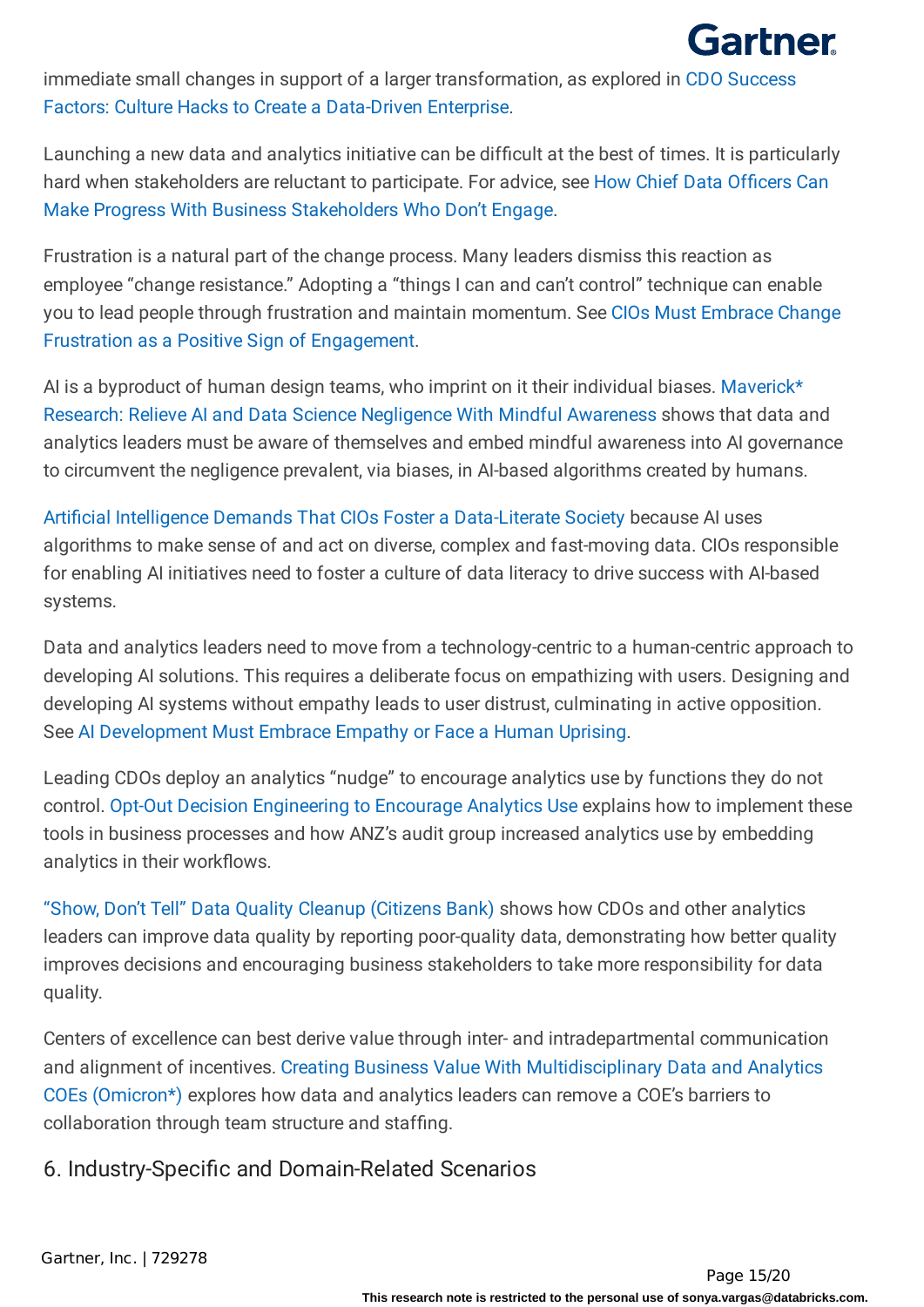The term "domain data and analytics" refers to the portfolio of data and analytics capabilities applied across specific industries and business processes to improve decision making. Domain data and analytics recognizes that business domain expertise is necessary for creating useful data insights. It enables the decentralized resources in a particular business domain to perform data and analytics on their own, while also aligning with centralized data and analytics capabilities to maximize business impact. (See How to Create Data and Analytics Everywhere for Everyone: Top Insights for Digital Business.)

Data and analytics leaders must collaborate with domain-specific analytics workers to support multiple use cases across business processes, industries, analytic methods and heterogenous data. Gartner defines domain data and analytics as a set of data resources and analytical methods, used across an organization, including:

- Industry vertical domain analytics: Analytics specific to an industry (for example, telecom analytics, banking analytics, healthcare analytics).
- Business process domain analytics: Analytics applied to a business process or function (for example, finance analytics, customer analytics, marketing analytics, advertising analytics, supply chain analytics, HR/workforce analytics, IT analytics, risk analytics).

Effective pursuit of domain data and analytics encompasses the current priorities of the CDO, which include valuing information, adopting emerging digital trust technologies, and leading strategically oriented data and analytics teams. It also includes data literacy  $-$  the ability to "speak data" using business-relevant terminology.

### Related Research

### Data Literacy in Human Resources

As organizations become more reliant on data to make business decisions, HR analytics leaders must strengthen data literacy throughout the HR function. An Applied Approach to Data Literacy Training for HR shows how to successfully train HR partners by adopting an applied training approach that teaches data literacy in the context of their projects and processes.

Most organizations are already deploying AI across different business units. The success of those deployments depends not just on technology but also on human factors, particularly the skills and preparation of the workforce. How HR Contributes to Successful AI Deployments: The Human Side of AI examines how chief HR officers can address three common human barriers to AI enablement.

### Data Literacy in Audit Functions

Data Literacy in Audit Departments: The Role of Audit Leadership discusses the importance of data literacy and how audit leaders' data literacy can play a vital role in the success of audit departments' data strategies.

### Data Literacy for Finance Functions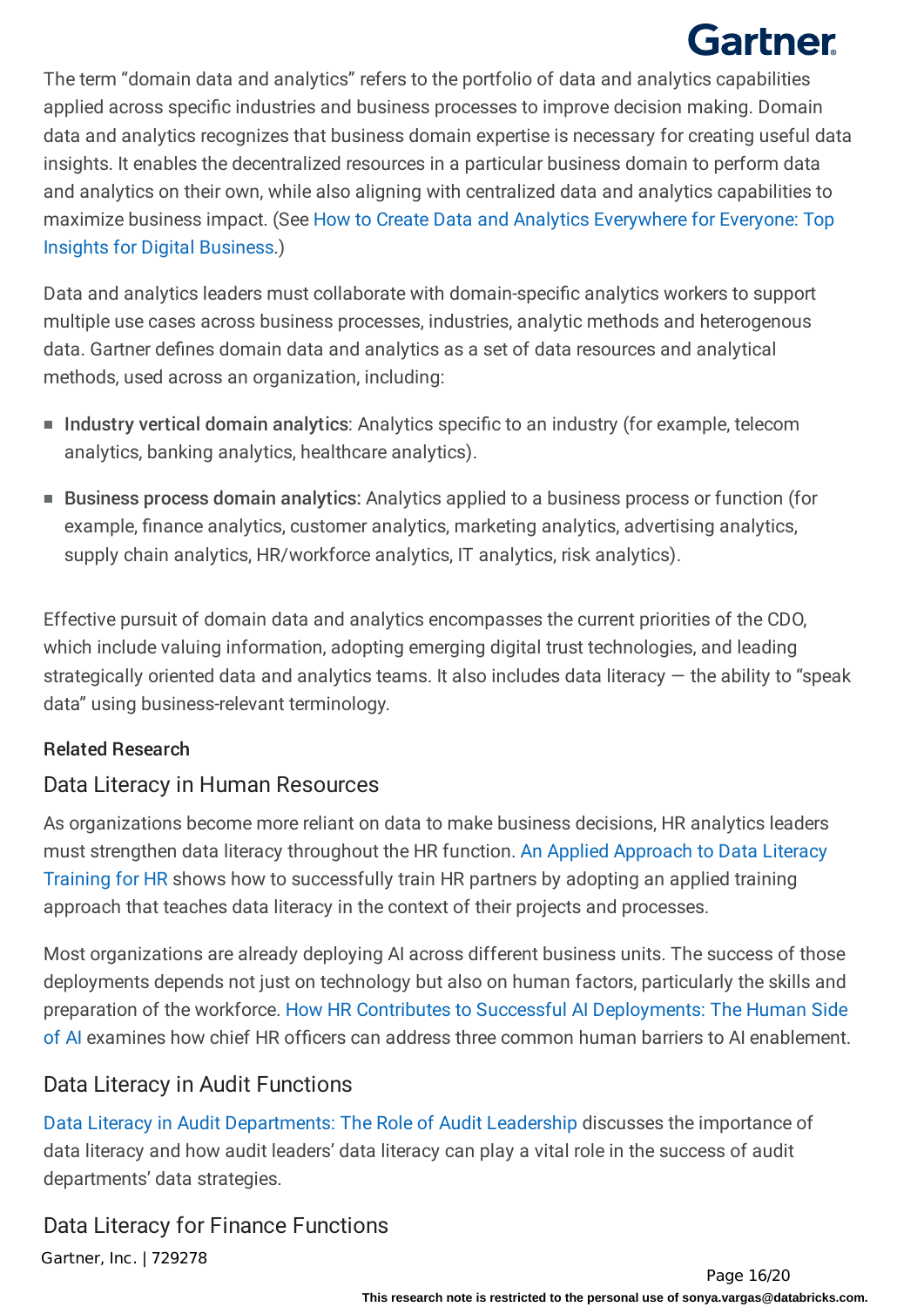The democratization of new data and analytics tools and the decentralization of decision making has created a need for financial data literacy throughout organizations. Finance's Role in Improving the Business's Financial Data Literacy helps FP&A leaders with three critical actions to improve businesses' financial data literacy for effective decision making.

Data and analytics governance can founder when employees lack the skills and mindset to support it. Accelerating Data and Analytics Governance With Data Literacy helps finance leaders foster data literacy education and develop improved data and analytics skills within the workforce, in order to maximize the impact of data and analytics governance initiatives.

## Data Literacy for Sales Functions

Application leaders must improve sales analytics capabilities. Organizations have access to unprecedented volumes and variety of data, but deriving insights continues to be a struggle. Improving analytics outcomes for the sales function requires a clear business value and improved data literacy, as explained in Use a Data-Driven Approach to Improve Sales Analytics.

To provide deeper account-level insights, organizations are increasing their investments in sales analytics. Advanced CRM Sales Analytics Requires Trust-Based Data and Analytics Governance explains that in order to ensure these investments prove effective, application leaders supporting CRM sales technology need to instill a trust-based data and analytics governance framework.

## Data Literacy for Supply Chain

To provide deeper account-level insights, organizations are increasing their investments in sales analytics. In order to ensure these investments prove effective, application leaders supporting CRM sales technology need to instill a trust-based data and analytics governance framework using Toolkit: Assessment of Data Literacy in the Supply Chain.

## Data Literacy for Technology Service Providers

Metrics and dashboards are often not enough to convey the impact of marketing initiatives on business goals. To effectively lead their teams and explain performance, product marketers should Apply Data Literacy and Storytelling to Explain Technology Marketing Performance, and to provide descriptive, diagnostic and prescriptive insights.

## Gartner Associates Supporting This Trend



Alan D. [Duncan](https://www.gartner.com/analyst/51402)

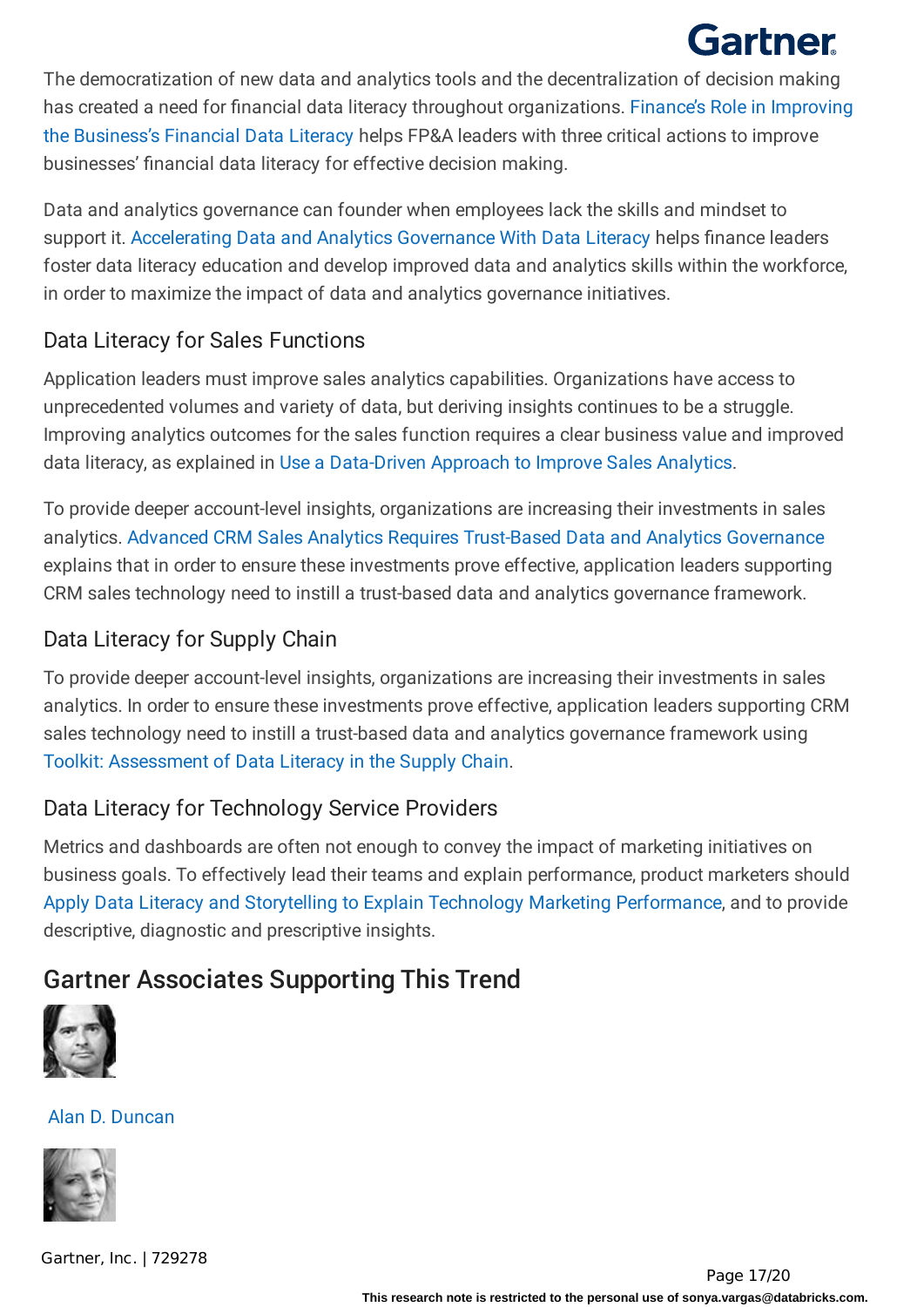#### Sally [Parker](https://www.gartner.com/analyst/62018)



#### Donna [Medeiros](https://www.gartner.com/analyst/94415)



Debra [Logan](https://www.gartner.com/analyst/15893)

### Related Resources

CDOs Must Take the Lead to [Improve](https://www.gartner.com/smarterwithgartner/cdos-must-take-the-lead-to-improve-data-literacy/) Data Literacy

Create a [Data-Driven](https://www.gartner.com/smarterwithgartner/create-a-data-driven-culture-by-influencing-3-areas/) Culture by Influencing 3 Areas

Analyst Answers: How IT Leaders Should Invest in Data and [Analytics](https://www.gartner.com/smarterwithgartner/analyst-answers-how-it-leaders-should-invest-in-data-and-analytics/)

Advice to Get Started With Data [Literacy](https://www.gartner.com/webinar/31201/player)

Steps for [Creating](https://www.gartner.com/webinar/3883763) A Diverse and Data Driven Culture

## Evidence

<sup>1</sup> Gartner's Fifth Annual Chief Data Officer Survey (2019) was conducted to explore the business impact of the CDO role and the office of the CDO. The research was conducted online from September through November 2019, with 293 respondents from across the world. Respondents were required to have the title of CDO or chief analytics officer, or to have the responsibilities of an executive-level data and analytics leader within their organization (in the case of organizations without an official C-level data and analytics title). The survey sample was gleaned from a variety of sources (including LinkedIn), with the greatest number coming from a Gartner-curated list of over 2,000 CDOs and other high-level data and analytics leaders. The survey was developed collaboratively by Gartner data and analytics analysts and Gartner's primary research team. The results of this survey do not represent global findings or findings for the market as a whole. Rather, they reflect the sentiments of the respondents and companies surveyed. (See Survey Analysis: Fifth Annual CDO Survey — Growth Must Continue in Order to Achieve Real Impact.)

 $2$  The 2019 Gartner CEO and Senior Business Executive Survey is part of Gartner's research into CEO and C-level business executives' concerns, priorities and attitudes toward technology-related issues. For this annual survey, 473 responses were collected in 32 countries during 4Q18, from leaders of companies with \$50 million or more in annual revenue. Of these, 60% had more than \$1 billion in annual revenue and 15% had \$10 billion or more (see Highlights of the 2019 CEO Survey: The Year of Challenged Growth).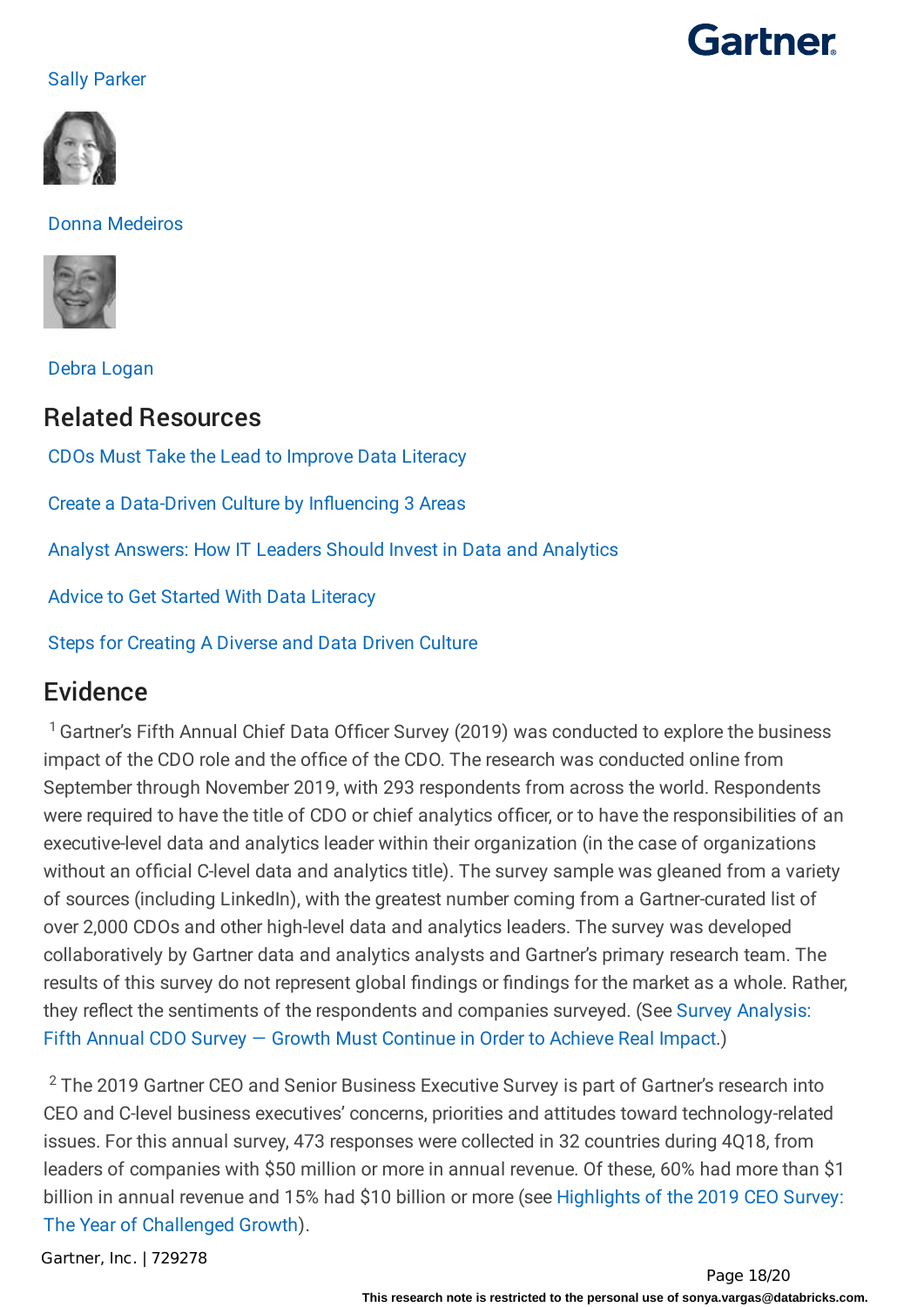## Note 1: Gartner CDO Survey 2017-2019

As well as the 2019 CDO survey results, respondents to Gartner's CDO Survey in 2017 and 2018 also identified "culture challenges to accept change" and "poor data literacy" among the top three critical roadblocks to the success of the data and analytics team. For more information, see:

- Survey Analysis: Fifth Annual CDO Survey Growth Must Continue in Order to Achieve Real Impact
- Survey Analysis: Gartner's Fourth Annual CDO Survey Key Capabilities That Enable Business **Success**
- Survey Analysis: Third Gartner CDO Survey How Chief Data Officers Are Driving Business Impact

## Recommended by the Author

Drive a Creative Culture Through Activities, [Education](https://www.gartner.com/document/3344117?ref=authbottomrec&refval=3991368) and Attitude Unwritten Ground Rules [Advocates](https://www.gartner.com/document/3086021?ref=authbottomrec&refval=3991368) Profound Cultural Change The Art of Culture [Hacking](https://www.gartner.com/document/3849463?ref=authbottomrec&refval=3991368) [Provocative](https://www.gartner.com/document/3889167?ref=authbottomrec&refval=3991368) Practices for Getting 'Unstuck': Lie, Cheat and Steal Your Way to Innovation Success Maverick\* Research: Culture Isn't the Disease — Personal Biases and [Malpractice](https://www.gartner.com/document/3975521?ref=authbottomrec&refval=3991368) Are

## Recommended For You

[サービスとしてのディザスタ・リカバリのマーケット・ガイド](https://www.gartner.com/document/3990900?ref=algobottomrec&refval=3991368)

Defining the Digital [Experience](https://www.gartner.com/document/3920395?ref=algobottomrec&refval=3991368) Platform

The Agile Supply Chain Imperative: Empowering Agile and [Self-Forming](https://www.gartner.com/document/3933987?ref=algobottomrec&refval=3991368) Teams

Ask These Four [Questions](https://www.gartner.com/document/3939748?ref=algobottomrec&refval=3991368) About Enterprise 5G

Facilitating [Collaborative](https://www.gartner.com/document/3939787?ref=algobottomrec&refval=3991368) Goal Setting

## Supporting Initiatives

Data and [Analytics](https://www.gartner.com/explore/initiatives/overview/9447?ref=doc-conend) Leaders

*C*, Track

© 2020 Gartner, Inc. and/or its affiliates. All rights reserved. Gartner is a registered trademark of Gartner, Inc. and its affiliates. This publication may not be reproduced or distributed in any form without Gartner's prior